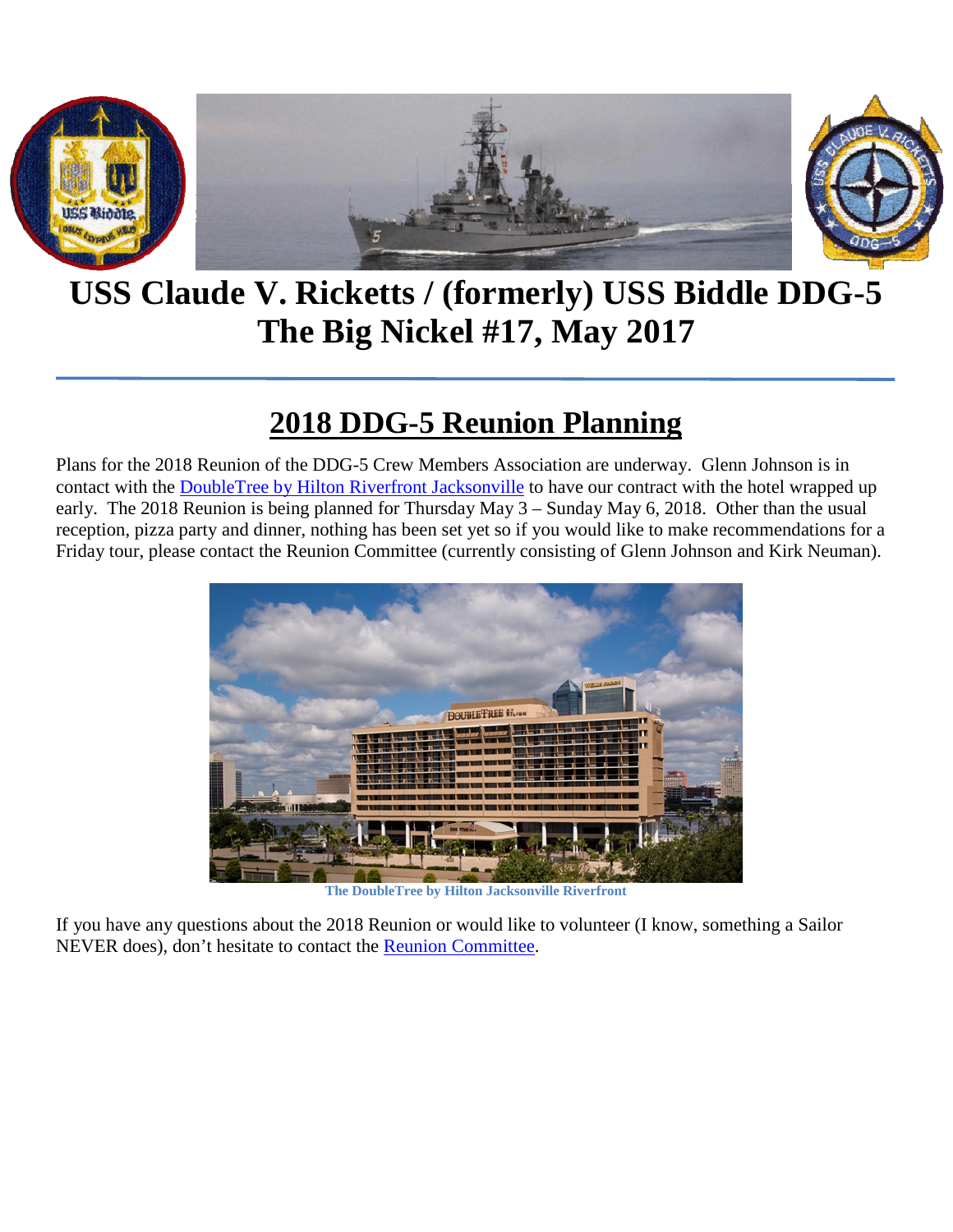# **A Word from the Webmaster**



RD2 Kirk "VJ" Neuman (7/64 - 3/68): [Captain.Kirk@TheBigNickel.Navy](mailto:Captain.Kirk@TheBigNickel.Navy) [TheBigNickel.Navy](https://thebignickel.navy/) – [USSClaudeVRicketts.Navy](http://ussclaudevricketts.navy/)

### **Shipmate Information Database Update:**

Since its inception in late 2008, nearly 500 shipmates have registered on [The Big Nickel website.](http://thebignickel.navy/) I'm continuously working cleaning-up and updating the Crew Registration database and have removed several data entries that weren't consistent or were duplicated across various tables in the database. I'm also continue to try to put together a "good email list" from the registration database table and the Master Crew List database table. The Master Crew List is an Excel spreadsheet of some 700+ shipmates who served on board the DDG-5 that was put together by Carl Slack over the years from information from various other Navy and veteran websites that DDG-5 shipmates registered on at one time or another.

Because I've been trying to clean up things, I have sent out an email or two to see if the email addresses I have are good or not (not meaning I get a bounced email indicating I have a bad address). Also, because of this I'm asking that you log into the site and check/update your information and/or ensure that your registration information is still there and up-to-date. Instructions for doing this are on the website home page, accessible by clicking on the red button titled "**How To Check/Update Your Registration Info**."

Some of you receiving this email have not registered on the website, for one reason or another, and may wonder where we got your email address from. As mentioned above, over the years our late Association Executive Director, Carl Slack, FTM1, 1963 - 1968, gathered emails from various websites where you "reported on board" and left your name and email. He built a spreadsheet with as much information about you that he could find. The end result is something that I call the Master Crew List (MCL). The MCL has some 725 shipmates listed. I have combined both the MCL and those registered on the website into the mailing list used to send out this newsletter.

In addition, if you have not yet [registered on the website,](https://thebignickel.navy/CrewRegistration.php) I would encourage you to do that. It is easy to do and the information you enter will be kept private except for on board information, which will be displayed in the Crew Roster. If you are already registered and log in to the website, you will be able to email other registered shipmates via the Crew Roster as well as being kept up-to-date on activities for the DDG-5 Crew Members Association. If you have questions or problems registering, please [contact me.](mailto:Captain.Kirk@TheBigNickel.Navy?subject=Registration%20problems)

Presently, I have a "bad email list" consisting of shipmates we've either lost contact with or never actually contacted over the years. I will be updating the "bad email list" on the website in an attempt to regain contact with those we've lost. If you are in contact with shipmates, I would ask that you see if their email address is in the "bad email list" and have them contact [me](mailto:Captain.Kirk@TheBigNickel.Navy?subject=Personal%20information%20update) with their latest, up-to-date information.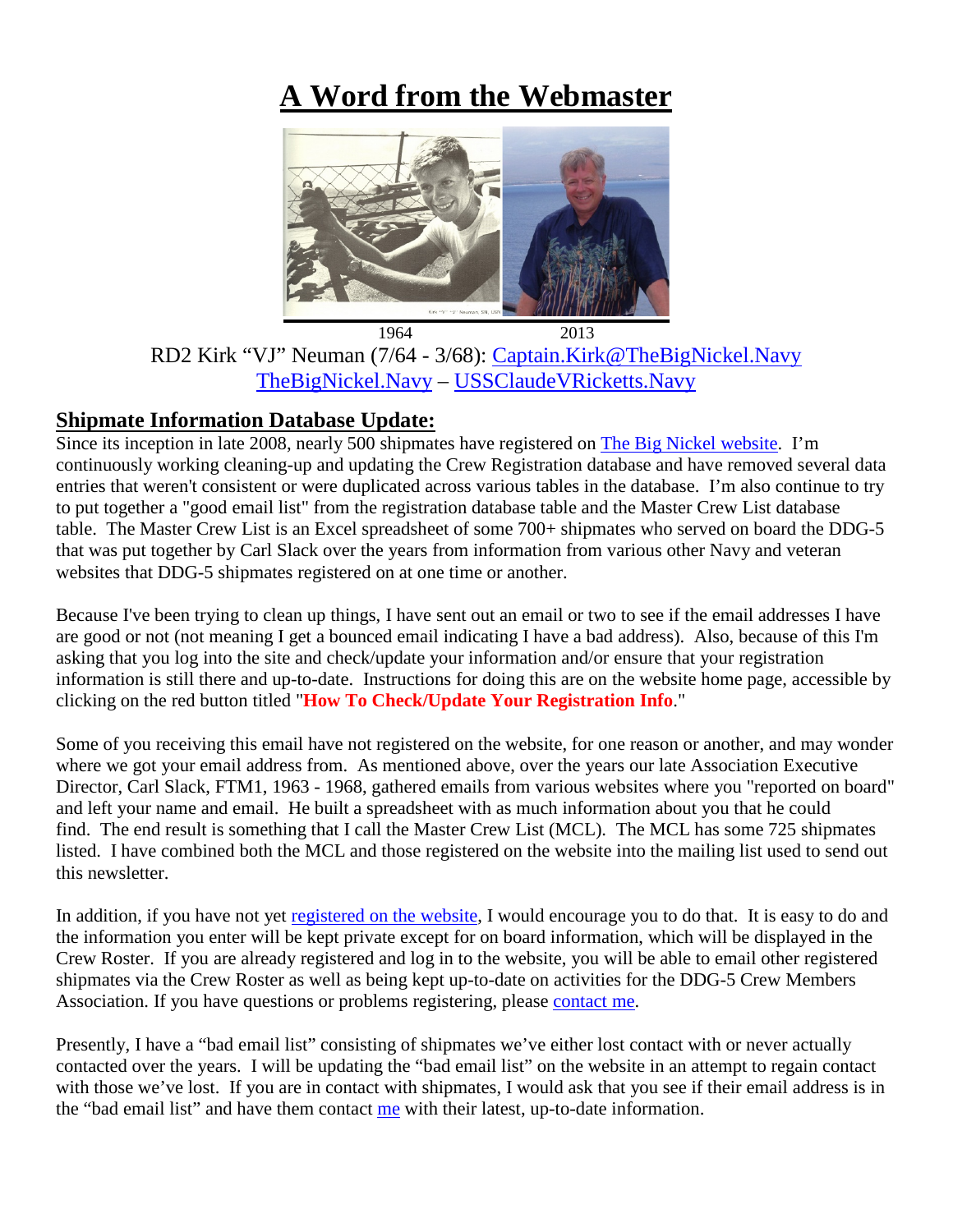**I encourage you to check/update your registration information if you have not done so recently. Simply click the BRB (Big Red Button) on the [Home Port](https://thebignickel.navy/) page for instructions on how to do this. I am asking you to do this because there are some of you who have changed your email address since you registered. As always, if you have questions or problems you can [contact me.](mailto:Captain.Kirk@TheBigNickel.Navy?subject=Registration%20update)**

Regardless if you are registered on the site or not, you will still receive this newsletter (if the email address I have for you is up-to-date) based off the Master Crew List (a list of shipmate information Carl Slack put together over the years based off information you filled in on other ship registration sites) and the Crew Roster information I have from your registration.

### **Family Registration:**

I'm contemplating putting up a Family Registration form on the website for family members of DDG-5 shipmates to register. Since the inception of website, several shipmates who did register have passed on. I've indicated these shipmates on the Crew Roster. It is my wish with the Family Registration to maintain contact with those family members of deceased shipmates who like to continue to receive information about the DDG-5 Crew Members Association. This is not to say that family members of living shipmates can't register. They are certainly welcome too if they would like.

### **Crew Phonebook:**

At the 2016 Reunion Crew Meeting, it was decided to attempt to put together a DDG-5 Crew Phone Book. Putting together the phone book will take some time since I need to process registered shipmate information for bad (i.e., no longer accurate) information such as email address(s), physical address and phone number(s).

The information that will be available in the phone book is as follows:

- •Your first name, middle initial, last name, suffix
- •Your spouse/significant other first and last name
- •Your address
- •Your city
- •Your state/country (country if you were a member of the MMD otherwise US is assumed)
- •Your zip code/country code
- •Your home and/or mobile phone number(s)
- •Your last rank/rate when you left the ship
- •Your division(s) you were in while on the ship
- •Your e-mail address

•The year of your last paid DDG-5 Crew Members Association dues (note that dues are only paid when you attend a reunion)

This information is gathered from The Big Nickel website registration that you (may have) filled out at one time or another. As a result, it is imperative that you check your current information and update it as necessary to have your correct information in the phone book.

The initial thought was to print the phone book and then mail it to everyone who might want one. Unfortunately, it's been determined that this would be cost prohibitive for both printing and snail mailing. As a result, I will be putting a PDF copy of the book here on the website for you to download and print (if you want a hardcopy) at your convince.

However, due to privacy concerns since the book will contain your personal information (address, phone number(s), e-mail address), I can't ethically make it publicly available for download and you will need to request a special password from me to access it. I will include a "mailto" link to me so that you can request the password when I have the phone book ready for prime time.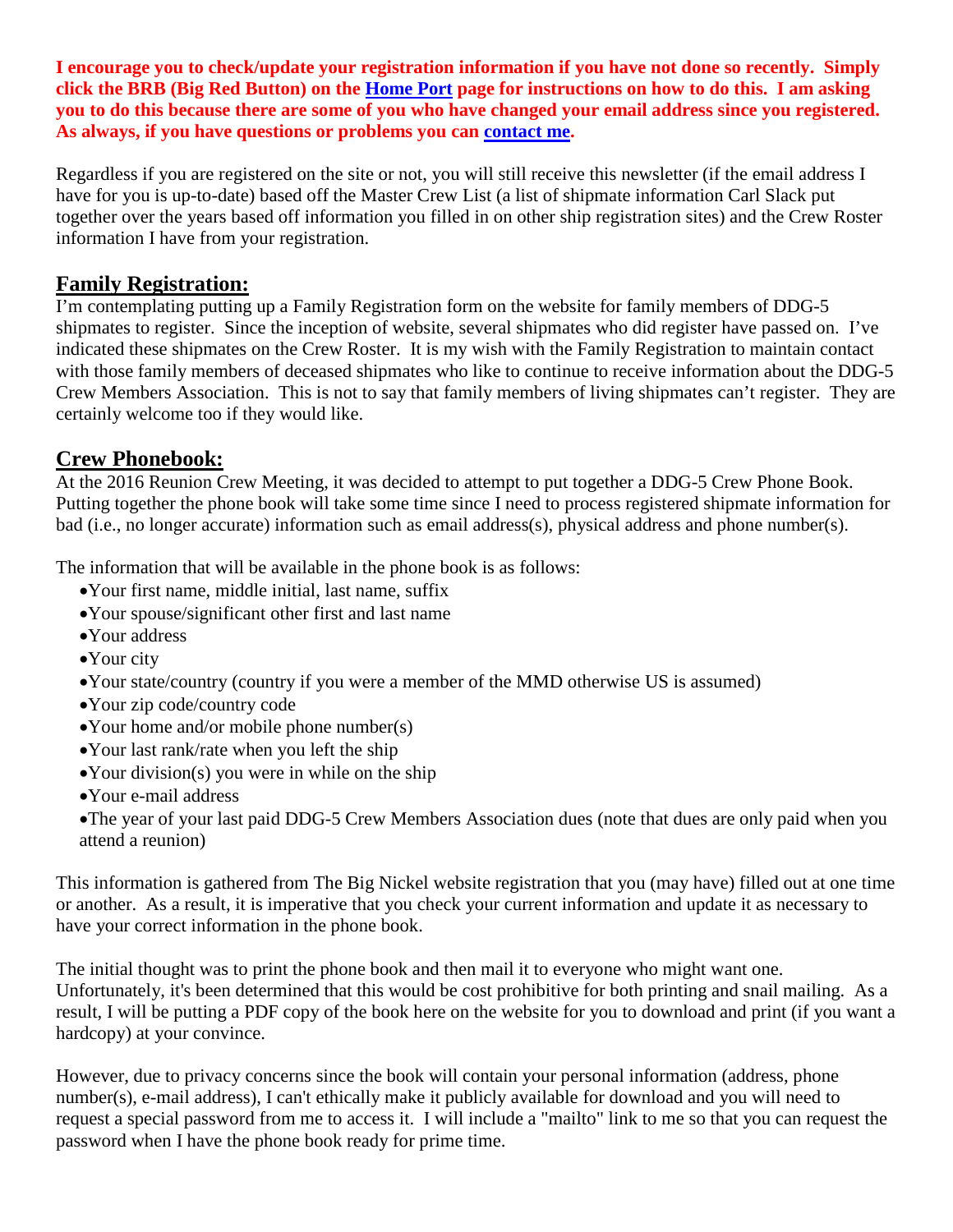Note that you are asked to provide this personal information when you register on the website, however the information is kept in a database that is only accessible by me and members of the DDG-5 Executive Council (you can see who those members are by going the Association Officers page on the website).

I will be sending out a special e-mail to all the shipmates who have registered on the website to make sure your e-mail address is reachable (i.e., the e-mail address in the registration database is good) to see who I need to personally contact (phone, snail mail, Internet search) to have you update your information.

**IMPORTANT!!!** If you don't want your information put into the Crew Phone Book, please notify me and I will make sure you aren't included. However, you may still have access to the book.

### **DDG-5 Ladies Auxiliary:**

At the 2016 Reunion, Jo`An Brown, wife of Charlie Brown (RD1,  $64 - 67$ ), put together a list of names, addresses, phone numbers and email addresses of those women who attended the reunion. Jo`An typed up the list when she got home and sent it out to all the women on the list. This gave me the idea of having a DDG-5 Ladies Auxiliary site connected to The Big Nickel website.

I put together a minimal set of pages for a proposed DDG-5 Ladies Auxiliary, [which can be found here.](https://ladiesauxiliary.thebignickel.navy/) There isn't much there right now other than a registration page and a registered member display page (where you'll find my wife's information). Also, some of the processing isn't complete yet so things aren't fully operational and I'll ask that you NOT attempt to do anything other than just view the pages.

If your Lady thinks something like this would be a good idea, [please let me know](mailto:captain.kirk@thebignickel.navy?subject=DDG-5%20Ladies%20Auxilary) and I'll continue working on it. Also, you or they can include ideas of things to include on the site and I'll see about including them.

Note that the Ladies Auxiliary Registration would be somewhat redundant to the Family Registration mentioned above and I'd look at somehow combining/connecting the two registrations.

# **A word from the Storekeeper**



RD2 Kirk "VJ" Neuman (64 – 67): Storekeeper@TheBigNickel.Navy

The [DDG-5 ships store](https://thebignickel.navy/ShipsStore.html) is open for business. Items for sale include ships cups, ships hats, ships patches, challenge coins, polo shirts and denim shirts (long and short sleeve). I've implemented a new order form that you can now fill out on-line with buttons at the bottom to save and/or print the form.

A note for the 2018 Reunion. My wife and I will be flying to the reunion in 2018 rather than driving as we've done in the past. We discussed things after our drive down for the 2016 reunion and we both decided that doing that drive again in 2 years wasn't something that we would be looking forward to. As a result, I won't be bringing a bunch of stock for sale at the 2018 Reunion. I will have some samples of shirts and other items, depending on how much I can pack. You'll have to fill out an order form at the reunion and I will fill your orders when we return home after the reunion.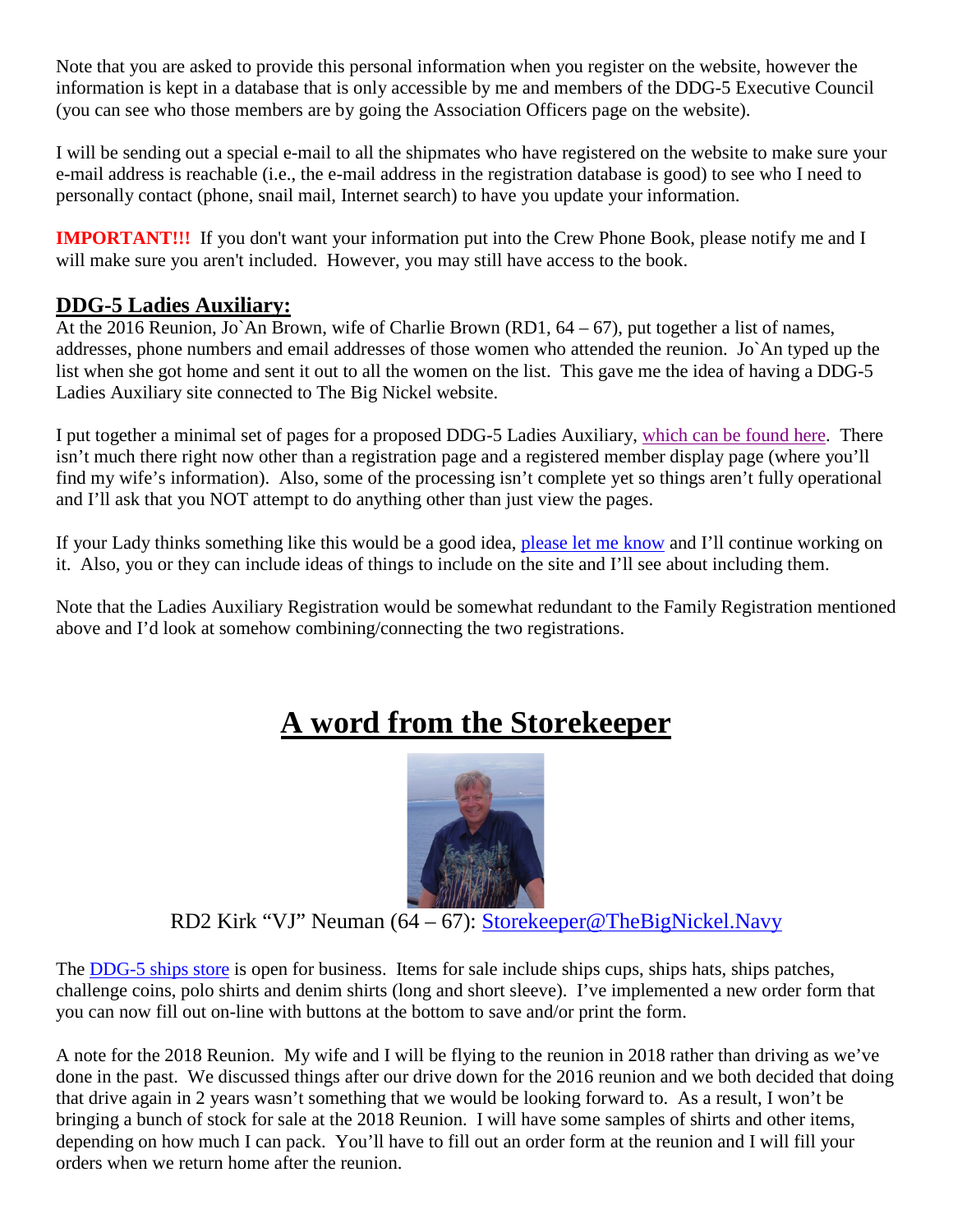You may also pre-order items for delivery at the reunion. I will fill those orders and have them shipped (if I can't pack them) to the hotel prior to our departure to Jacksonville. I did briefly consider shipping ship's store items I have in stock, but decided shipping costs both whys would be way to prohibitive.

I've also had to raise the shipping costs since postal shipping rates have gone up some over the past few years.

## **The Amen Corner**

BM3 Wayne Miller (65 – 68): **[Choicemedtrans@optonline.net](mailto:Choicemedtrans@optonline.net)**

We have received notification of the passing of the following shipmates and family members since the last newsletter:

- BT2 William (Bill) Turner (September 1965 September 1968), January 7, 2017. You can view his obituary [here.](http://www.legacy.com/obituaries/willistonpioneer/obituary.aspx?n=william-o-turner&pid=173834061&)
- BM3 William "Bill" R. Kilbride (1981 1985), January 16, 2017. You can view his obituary [here](http://www.legacy.com/obituaries/toledoblade/obituary.aspx?pid=183644798).

# **Shipmate Sea Stories**

This a new section of the newsletter dedicated to DDG-5 shipmates sharing sea stories and remembrances of their time on board that they wish to share. If you have a sea story to share or would like to reminisce about your time on board the DDG-5 and would like it included in the next newsletter, write it up and send it to [The](mailto:newsletter.editor@thebignickel.navy?subject=Newsletter%20submittal)  [Newsletter Editor](mailto:newsletter.editor@thebignickel.navy?subject=Newsletter%20submittal) and I'll make sure it's included.

Submitted by Patrick "Spider" Raines, Royal Navy member of the Mixed Manning Demonstration, June 1964 to December 1965.

*Sincere apologies to all my esteemed "CVR" shipmates if I have previously posted this "sea story", but I believe that it is worth another airing.*

*We were in San Juan for a few days R&R.* 

*I was ashore with Mickey Scarfe & Dom Ruiz, a native of San Juan. Dom had agreed to take us to a bar off Luna(r) Street that he could recommend. A bar that he knew from his days growing up in San Juan.*

*We duly arrived and he introduced us to the old lady running the bar for the afternoon shift. Dom then left to visit his family and left us to it. A few other sailors drifted in and out but we stuck it out and had a pretty good "dinner time sesh". DTS in Royal Navy speak.* 

We were well into the afternoon when as can happen in the Caribbean, the heavens opened. I mean, it *was serious rain, which rapidly filled up an inner courtyard with a blocked drain in the middle. As the water rose, it threatened to flood into the bar itself. Mickey & I decided to help out. So, off shoes & socks, roll up white uniform bell bottoms and wade in.* 

*After five minutes or so of raunging around with a pole and plunger, big whoosh and lots of gurgling & the flood disappeared. Back to the bar to continue the DTS, with white fronts and bell bottoms in need of a good dhobey. So, after the DTS it was back on board for a "bath & dhobey", change into clean uniform, chow & back ashore. This time with two American oppos, Ron Beckett & Henry Coulon. After*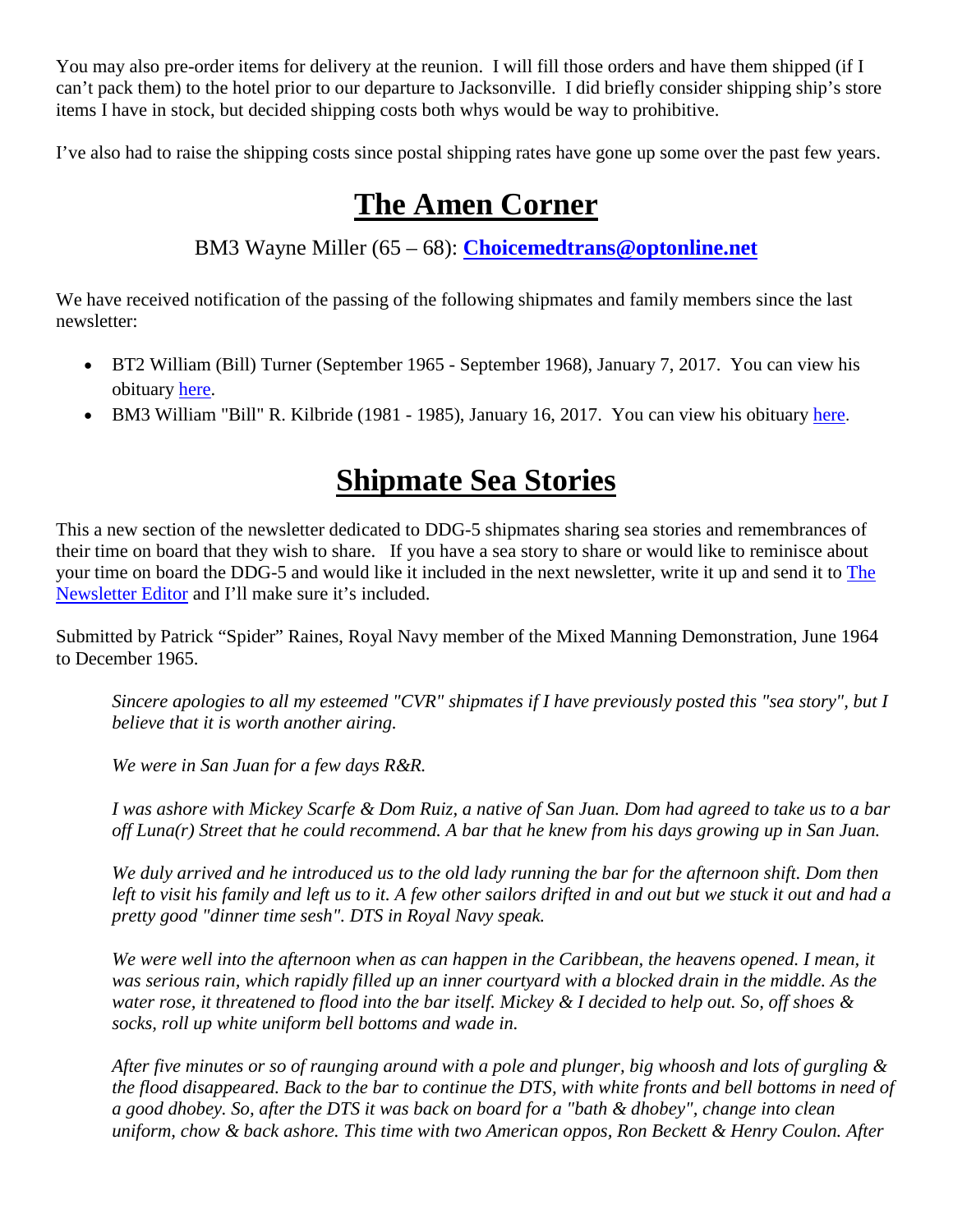*a couple of bars, we were back in the bar we had left earlier. By now the old lady's son was in charge. The old lady was there and told her son that "they are the two limeys that unblocked the drain". He came over to our table with a bottle of 161 Don Q Puerto Rican rum. The drinks were on him along with other items of entertainment! Yet another great run ashore while serving on board "CVR". Next stop New Orleans! Take care shipmates, "Up spirits, stand fast the Holy Ghost". See you at the 2018 Reunion in Jacksonville.*

*Pat "Spider" Raines, FN, RN, MMD, USS "Claude V Ricketts", 1964/65.*

# **Bring Home the Adams Updates**



[The Jacksonville Historic Naval Ship Association \(JHNSA\)](https://www.ussadams.com/) is hard at work in their efforts to bring the USS Charles F. Adams DDG-2 to Jacksonville, FL as a museum ship. They continue to maintain the Adams Class Museum in downtown Jacksonville at the Jacksonville Landing. If you find yourself in Jacksonville, stop by and say hello.

Below is the April, 2017 Adams Museum Newsletter:

Much has happened towards acquiring the USS Charles F. Adams (DDG-2) from the U. S. Navy, bringing her home to Downtown Jacksonville and establishing Florida's Naval Warship Museum! Here are some of the hot issues we are working through in an effort to get her home this spring/summer:

When we acquire the ship from the Navy, she will undergo a brief dry dock period to ready her hull and underwater exposure for the tow and her life as a Navy Warship Museum. Additionally, she will receive a make-over of her external structures and be freshly painted for her trip home. The potential dry dock date for March 7 did not mature. We are on hot-stand-by for a late April or May opportunity with a target of getting her towed to Jacksonville in June 2017. Global events have kept the shipyard busy with Navy ship transition work, but it has not stopped our crew from pressing forward.

Our current landlord, The City of Jacksonville, has just recently chosen the Jacksonville Jaguars' owner, Shad Khan's investment company, Iguana Investments to develop the Shipyards Property, a part of which will be the site of the USS Adams Museum. Once Iguana Investments and the City come to a full agreement, Jacksonville Historic Naval Ship Association (JHNSA) will finalize its partnership with our new landlord and coordinate the activities to build the future home of the USS Adams Museum. Iguana Investments plan embraced the concept of welcoming the ADAMS as their first tenant, while not pledging any specific financial support or sponsorship.